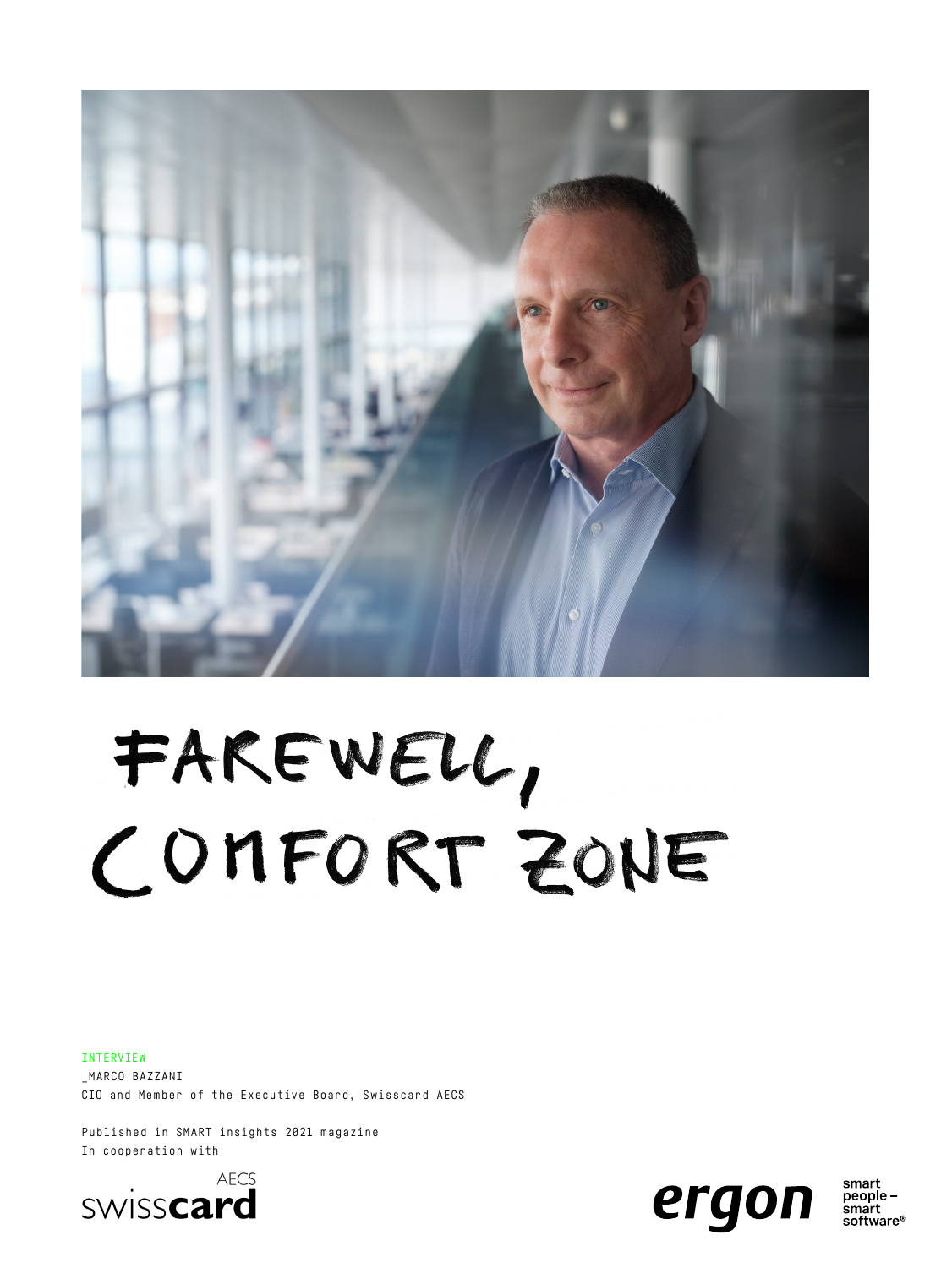MARCO BAZZANI IS CHIEF INFORMATION OFFICER AND MEMBER OF THE EXECUTIVE BOARD OF SWISSCARD AECS: ONE OF SWITZERLAND'S LEADING CREDIT CARD PROVIDERS. HAVING ABRUPTLY CHANGED COURSE AT A LATE STAGE IN HIS CAREER, HE EMBODIES CHANGE MANAGEMENT LIKE NO OTHER. MR BAZZANI LEFT HIS COMFORT ZONE AND NOW SUCCESSFULLY PERFORMS A DAILY TIGHTROPE WALK, BALANCING IT AND BUSINESS, TECHNOLOGY AND HUMANITY. WE ASKED HIM HOW HE DOES IT.

#### **Mr Bazzani, what does your job involve?**

I lead the 120-plus staff of our IT operation. We have a pretty broad remit; from maintaining the IT infrastructure, to managing relationships with external partners, to controlling and contracting, business innovation and change management. And then, of course, there's IT security, which has become increasingly important.

### **You spent a long time in the banking industry. Where does your passion for IT come from?**

In my 24 years in private banking at Credit Suisse I oversaw countless projects where we had to mesh business and IT. I was also ad-interim COO of International Wealth Management, heading up global IT with a staff of over 1,000. In banking and the card industry, IT is the enabler when it comes to digitalising the business – whether it's to improve efficiency or the customer experience, or just to manage the complexity of it all. I've always been excited to help that process along as it intersects with IT.

#### **What made you switch jobs at 53?**

On my way to work one day I was thinking about the long and successful career I'd had, and I had this real longing to push myself to do something new. I realised that I had to act fast and get myself immersed in a different field if I wanted to achieve anything by the time I turned 60. I had a frank discussion with my line manager about it and got the ball rolling from there.

#### **How did it feel?**

It was a mix of enthusiasm, curiosity and respect. Huge respect, really, for the fact that I was leaving my comfort zone, as well as fear that I wouldn't enjoy the same kind of success. But my curiosity won out. It was what really spurred me on. At Swisscard I was

welcomed from day one with an openness I hadn't experienced before, with no prejudice or standing on ceremony – and that gave me another rush of energy.

#### **So you'd describe yourself as a risk-taker?**

I try to weigh up the business risks as best I can and I'm willing to take controlled risks if it's going to be worth it. Risks have to be assessed continually and corrected swiftly if necessary. It's an approach that has served me well.

#### **How do you approach major challenges?**

I love getting to grips with complex problems. It's one of my strengths. It's even better when you have other people to bounce ideas off. It hones the decision-making process.

#### **Has anything taught you a particularly good lesson?** It's more something I've learned along the way. Mistakes don't just happen. You often see them coming mi-

les off but you're too busy taking corrective action to look closely. Or you're too proud to admit them. I'd rather tackle them head on and have the courage to have a nightmare ending rather than no end to the nightmare. The important thing is not to get caught up in apportioning blame.

#### **How do you motivate yourself and your team after a setback?**

We simply discuss what we did particularly well. By that I don't mean that we gloss over what went wrong. Rather, we have the confidence to say that there is good to be gained from the situation and professionals like us can use that to evolve.

#### **Any tips on working with external service providers?**

Everyone should be aware that they're in a win-win situation and be proactive about giving their partners what they need. In any case, communica